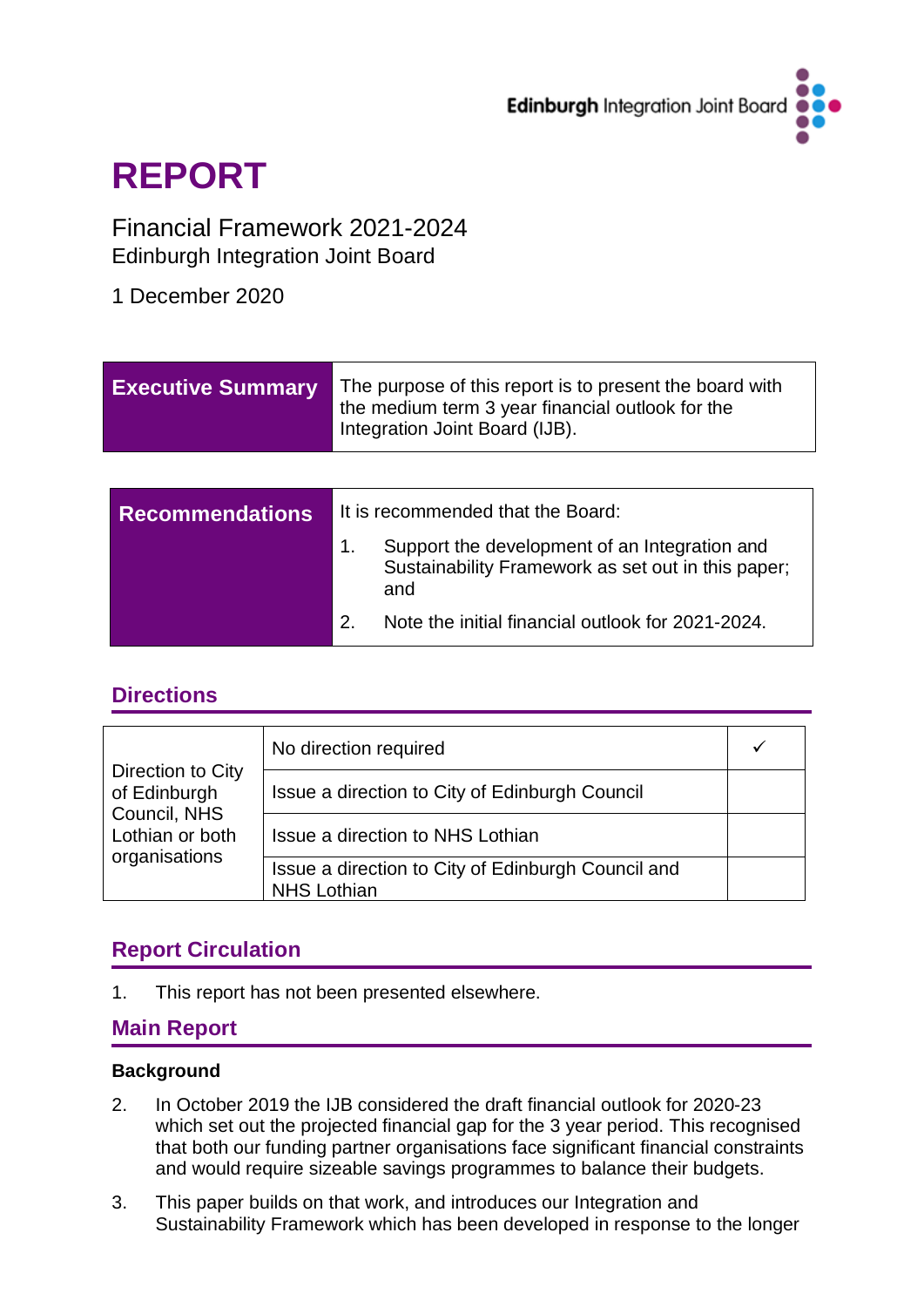term financial challenges facing the IJB. This new approach recognises that, to address sustainability in the longer term and avoid the need to relentlessly develop savings programmes that lead to inefficient "salami slicing", there is an acknowledged requirement to evolve our thinking and approach.

#### **Integration and Sustainability**

- 4. Integration Authorities (IAs) were established to transform health and care across Scotland in response to the challenges faced across the system. This transformation is happening against a backdrop of sustained real terms reductions in funding, coupled with a demand for health and social care services which is projected to increase significantly and at a faster rate than the wider economy.
- 5. One of the key levers available to the IJB to support transformation is that NHS and Local Authority budgets are no longer separate. The IJB can move resources between the partners in order to deliver new models of care and ensure the health and care system for Edinburgh is high quality, sustainable and effective. This premise underpins the Integration and Sustainability Framework, which considers how the IJB directs the totality of its resources in a manner which best serves the people of Edinburgh.
- 6. Our current approach to financial planning focuses firstly on quantifying the inyear shortfall between projected income and expenditure. Subsequently we identify, and then deliver, savings and recovery schemes to address the gap. Each year, developing savings proposals which will have limited impact on performance, quality and outcomes becomes more difficult.
- 7. The existing and agreed Transformation Programme sets out ambitious and clear actions that aim to develop and deliver tailored solutions to make sure that people get the services that are right for them. However, even with this programme and the innovations seen more broadly within the organisation, it will not realise efficiencies sufficient to address the financial challenges that will be faced in the next 3-5 years.
- 8. In this context an alternative approach is proposed an Integration and Sustainability Framework, aligned to/ underpinned by the EIJBs Strategic Plan, which looks at how we work with our staff and the people of Edinburgh to shape and reimagine, the delivery of services within communities within the funding available to us.
- 9. To help us look towards the future, it is important to understand exactly what the health and social care service currently looks like in Edinburgh. The first phase is to build a clear baseline understanding of the current system, services and how they are provided now.
- 10. The project is being led by an experienced senior manager from the Partnership, with support from the transformation team, to ensure relevant and appropriate linkages are made. Work has commenced by carrying out research to understand the statutory obligations of the IJB as well as benchmarking across Scotland which has helped to shape questions for a wider range of staff as part of a month long series of engagement sessions. A full analysis of the engagement sessions and the benchmarking exercise is ongoing and there will follow a report detailing the themes identified and the suggested areas for consideration that could have the greatest impact for the organisation and the outcomes of the population of Edinburgh. It is anticipated that the Executive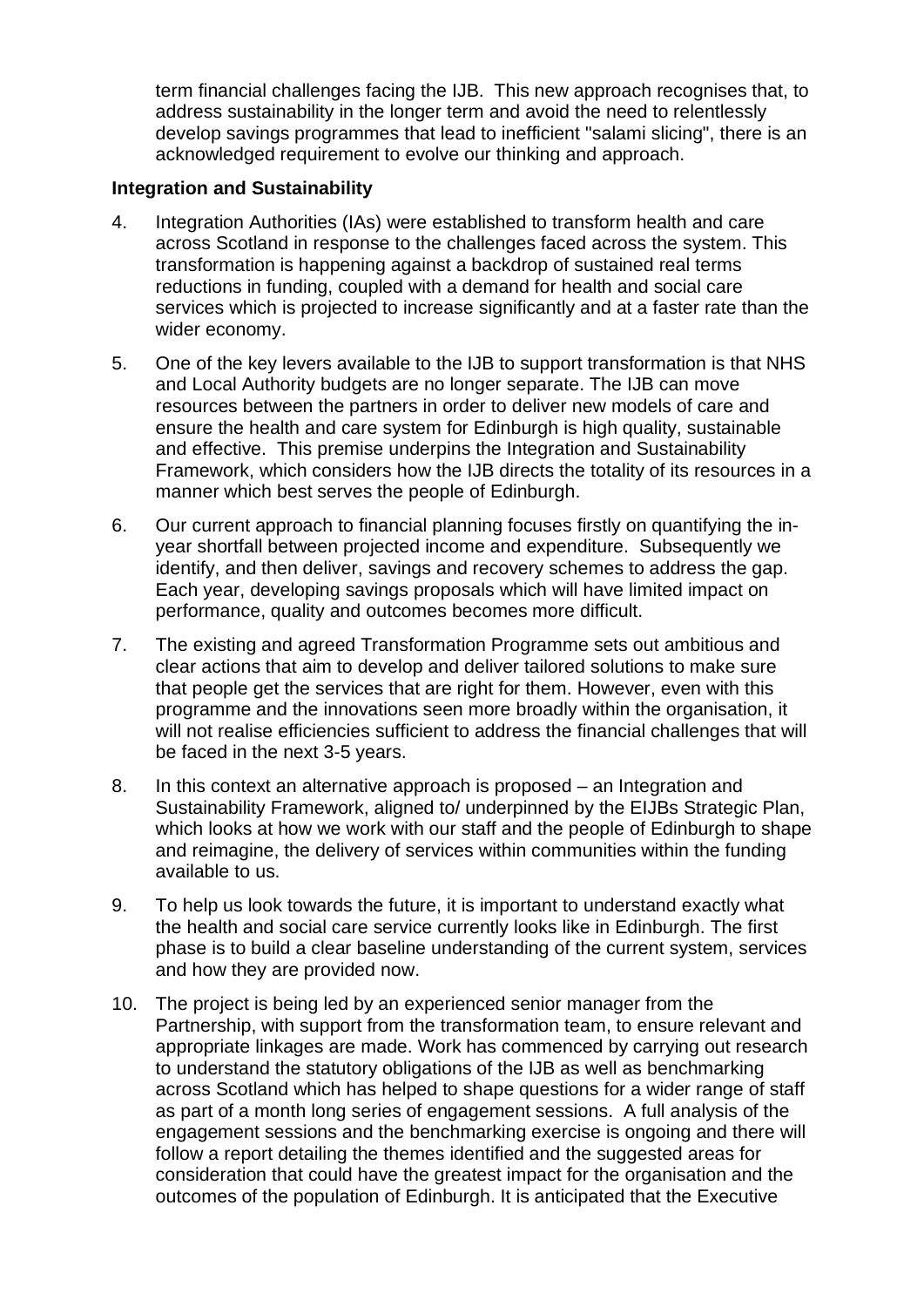Management Team will have this information alongside the organisation map/blueprint by early in the new year 2021.

11. It is important to recognise that this is a long term approach, and that we still have a requirement to deliver savings in the short term. Therefore a savings and recovery programme will be required to bridge the transition to this new approach.

### **Transformation programme**

12. The transformation programme was formally established in early 2020, as the main mechanism by which we will deliver the ambitions set out in the EIJBs strategic plan 2019/2022. Transformation will deliver a wide ranging programme of change, focused on improving quality and performance and delivering better outcomes for the people of Edinburgh resourced by a £2m investment, agreed by the IJB, to develop and deliver. In common with many other strands of work, progress was impacted by COVID-19 and a "Return to Transformation" paper was approved by the EIJB in July 2022. Each of the programme boards are now meeting regularly and good progress is now being made. An update on progress is planned for the Feb 2021 IJB meeting.

### **Financial Outlook 2021-2024**

- 13. The 3 year financial outlook for the IJB has been updated, based on the current planning assumptions from partner organisations. This remains subject to material change, as we and partners continue to develop detailed financial planning for 2021, but does provide the IJB with the scale of the financial challenge it faces. It should also be noted that many of the assumptions will remain indicative until the Scottish Government's 2021 budget, scheduled for publication on 28<sup>th</sup> January 2021.
- 14. Even with the commitments of the financial framework around redesign and transformation of IJB services the outlook remains extremely challenging as can be seen in tables 1-3 below:

|                                                | 21/22 | 22/23 | 23/24 |
|------------------------------------------------|-------|-------|-------|
|                                                | Em    | Em    | £m    |
| NHS delegated base budget                      | 451.9 | 455.8 | 459.8 |
| <b>Additional contributions</b>                | 3.9   | 4.0   | 4.0   |
| <b>Total NHS income</b>                        | 455.8 | 459.8 | 463.8 |
| CEC delegated base budget                      | 227.1 | 229.7 | 232.4 |
| Additional contributions - SG settlement       | 7.3   | 7.3   | 7.3   |
| Additional contributions - 'efficiency target' | (4.7) | (4.6) | (4.6) |
| <b>Total CEC income</b>                        | 229.7 | 232.4 | 235.1 |
| <b>Total income</b>                            | 685.5 | 692.2 | 698.9 |

*Table 1: Anticipated income 2021-2024*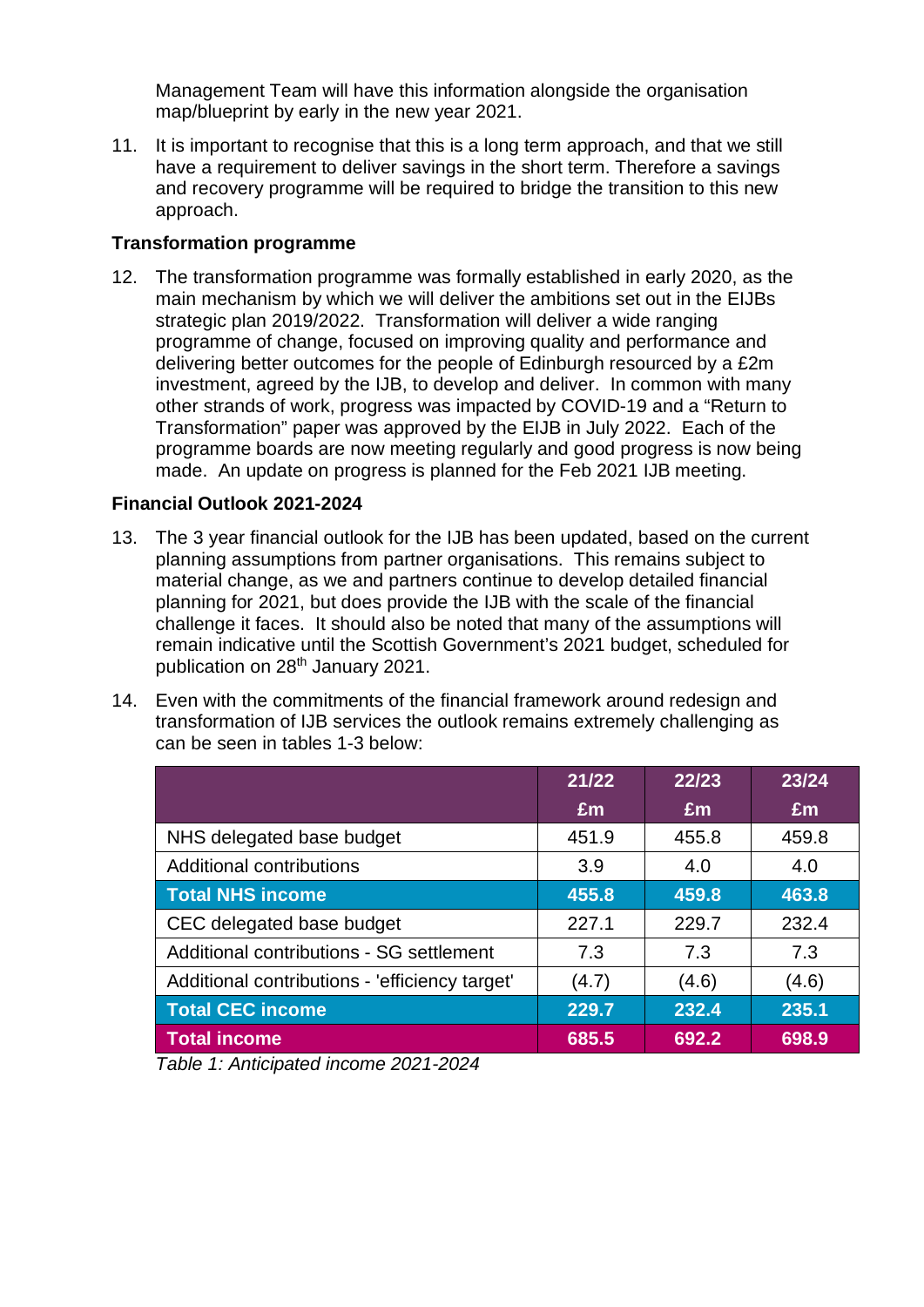|                               | 21/22 | 22/23 | 23/24 |
|-------------------------------|-------|-------|-------|
|                               | Em    | Em    | £m    |
| Baseline spend                | 692.8 | 715.8 | 739.0 |
| Projected increases in spend: |       |       |       |
| Pay inflation                 | 6.8   | 6.9   | 6.9   |
| Purchasing inflation          | 4.4   | 4.4   | 4.4   |
| Non pay inflation             | 1.4   | 1.4   | 1.4   |
| Medicines growth              | 0.9   | 0.9   | 1.0   |
| Prescribing growth            | 1.6   | 1.6   | 1.7   |
| Demographic growth            | 8.0   | 8.0   | 8.0   |
| <b>Total increases</b>        | 23.0  | 23.2  | 23.4  |
| <b>Total projected spend</b>  | 715.8 | 739.0 | 762.4 |

*Table 2: Projected expenditure 2021-2024*

|                            | 21/22  | 22/23  | 23/24  |
|----------------------------|--------|--------|--------|
|                            | £m     | £m     | £m     |
| <b>Baseline budget</b>     | 679.0  | 685.5  | 692.2  |
| Uplift                     | 6.5    | 6.7    | 6.7    |
| <b>Total budget</b>        | 685.5  | 692.2  | 698.9  |
| Baseline expenditure       | 692.8  | 715.8  | 739.0  |
| Cost increases             | 23.0   | 23.2   | 23.4   |
| <b>Total expenditure</b>   | 715.8  | 739.0  | 762.4  |
| <b>Savings requirement</b> | (30.3) | (46.8) | (63.5) |

*Table 3: Projected financial outlook 2021-2024*

15. The projected savings requirement of £30.3m for 21/22 is clearly a significant target. It encompasses a brought forward shortfall, or structural deficit, of £13.8m which is carried forward from 20/21. This in turn is compounded by increased costs of £23m in 21/22 which are significantly less than the projected budgetary uplift of £6.5m. This is summarised in table 4 below:

|                                   | <b>NHS</b> | <b>Council</b> | <b>Total</b> |
|-----------------------------------|------------|----------------|--------------|
|                                   | Em         | Em             | £m           |
| Financial plan gap 20/21          | (6.5)      | (18.9)         | (25.4)       |
| 20/21 savings and recovery        | 5.3        | 9.0            | 14.3         |
| Non recurring funding             | (0.6)      | (2.0)          | (2.6)        |
| <b>Opening recurring position</b> | (1.9)      | (11.9)         | (13.8)       |
| 21/22 - budget uplift             | 3.9        | 2.6            | 6.5          |
| 21/22 - cost increases            | (8.0)      | (15.0)         | (23.0)       |
| 21/22 additional pressure         | (4.1)      | (12.4)         | (16.5)       |
| <b>Savings requirement</b>        | (6.0)      | (24.3)         | (30.3)       |

*Table 4: Breakdown of financial gap 2021/22*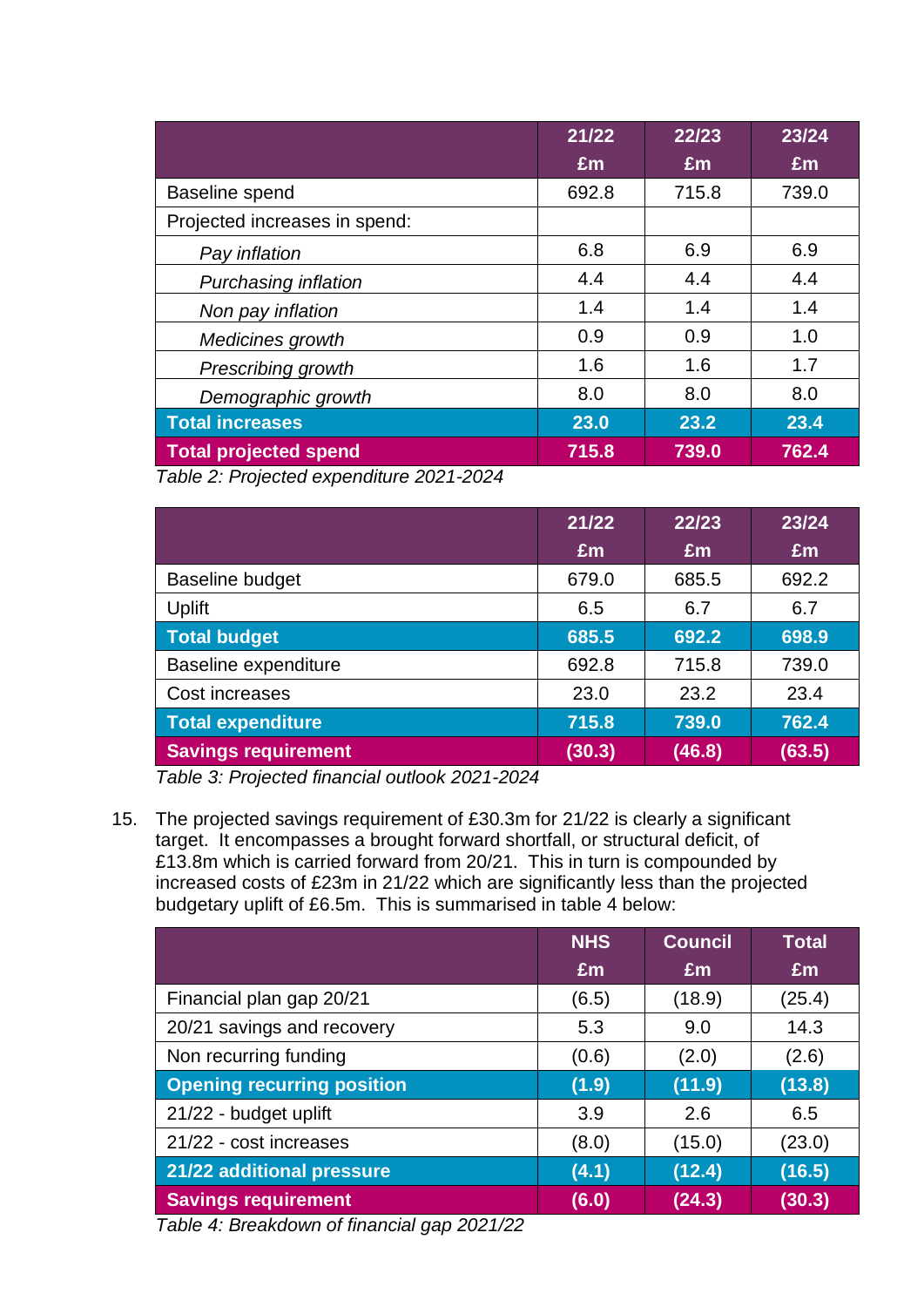16. The UK Government's spending review was announced on 24<sup>th</sup> November and the Chief Finance Officer is actively working with the NHS Lothian Director of Finance and the Council's Head of Finance to model the likely impact on finances.

### **2021/22 savings and recovery programme**

- 17. As outlined above, although the Integration and Sustainability Framework will support the longer term strategy, in the short term the requirement to identify a savings and recovery programme for 2021/22 remains.
- 18. Work to develop this has started and the intention is to structure the programme in the following 4 categories:

1. **Previously approved proposals** from 2019/20 & 2020/21

2. **Operational/ Grip & Control projects** that do not need IJB approval (e.g. prescribing)

3. **Projects under the Transformation Programme** that will realise efficiencies

4. **New proposals** – that which will be presented for approval by IJB as part of financial plan in March 2021

.

## **Implications for Edinburgh Integration Joint Board**

### **Financial**

19. Financial impacts are outlined in the main body of this report.

### **Legal/risk implications**

- 20. Legal / risk implications are outlined in the main body of this report.
- 21. The financial plan set out in this paper assumes that all COVID-19 costs will be met by the Scottish Government through the mobilisation planning process and the regular financial returns associated with this.

### **Equality and integrated impact assessment**

22. There are no specific implications arising from this report. Integrated impact assessments will be undertaken for all savings and recovery proposals being presented for approval.

### **Environment and sustainability impacts**

23. There are no specific implications arising from this report.

### **Quality of care**

24. There are no specific implications arising from this report.